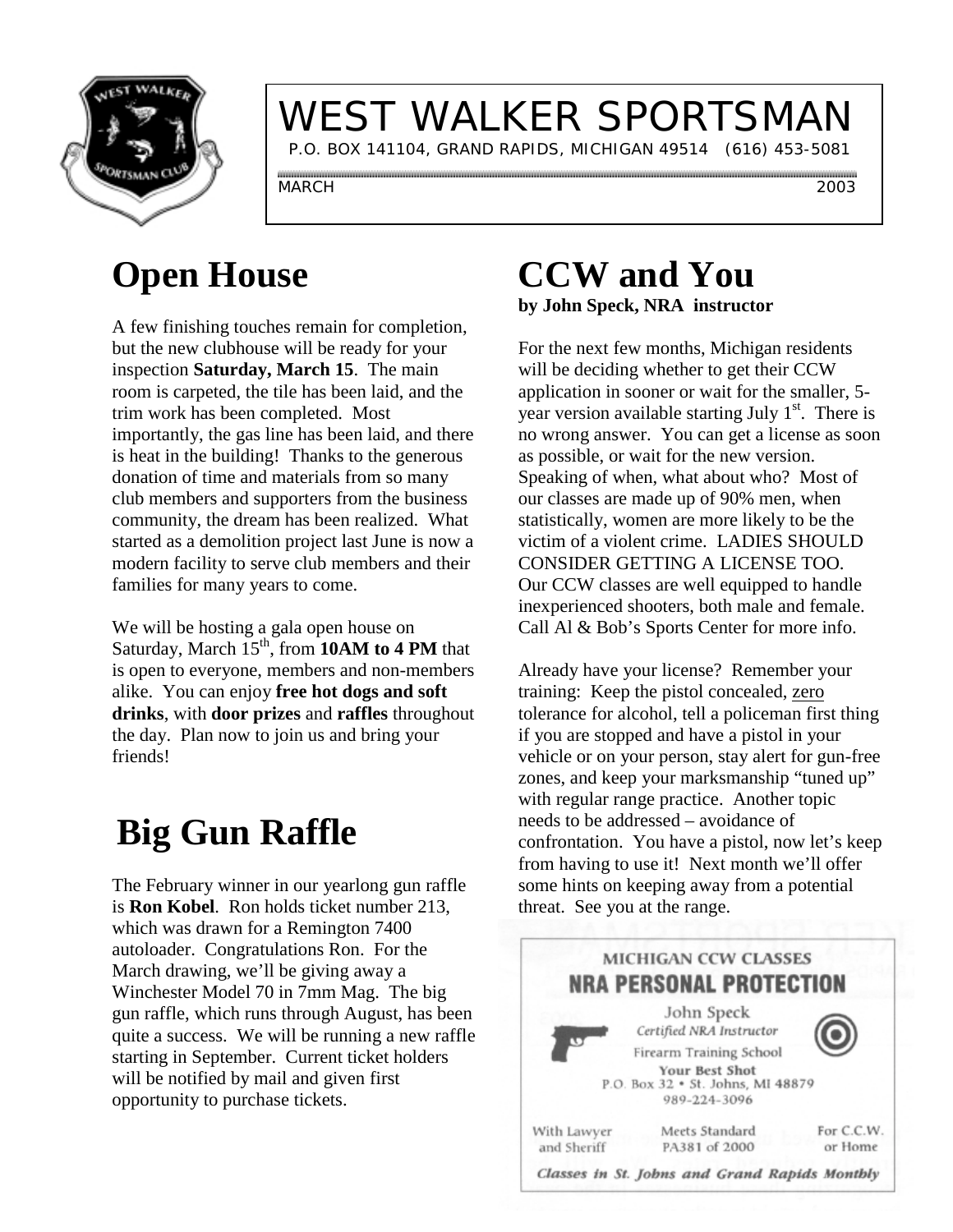#### **IHMSA 02/15/03 Match Report**

and come out again. Joe Gonzales from Quincy MI. and Scott Banfield from Angola Indiana each This years winter shoot certainly lived up to its name. Just a few days before the match winter roared in with a heavy snowfall, urying the range with nearly two feet of the white stuff on the level, and even deeper drifts. The night before, Chris, Dennis, and myself were looking for and digging out the target rails. Luckily, the club has a 4wd tractor with a blower and blade on it. We worked into the night and the next morning to carve out shooting lanes. Luckily, the week before, when it was still mild and little snow on the ground, a bunch of us built a warming shelter and some wind breaks. The sun popped out a few times, but the temperature still hovered around ten degrees with a wind chill below zero. With a heater in the warming shack, and Deb Heyt serving up hot chili and coffee on the stove, it was bearable. Now that the stage has been set, I'll tell you about the match. W had a good turnout despite the weather, with about twelve shooters staying most of the day. It was good to see some familiar faces and some new ones also.

Jaime Hinojosa came back after a year off and still shooting well. Doc. Jeff Smith also showed up and also helped set targets. Dee Wolters was one of the brave ladies who also shot. Greg Tompson and Steve Kupris are new to the sport and came out to check it out and shoot a couple rounds. Hope they get the bug traveled across the state to check out the action and enjoyed it enough to join IHMSA. Thanks Guys. Fellow club member Dan Schultz stopped by for a bit and shot a round just for the fun of it and to help support the club. There were some good scores turned in despite the conditions, with Gary Essenberg firing off a perfect forty in Big Bore. Obviously the freezing conditions didn't

affect him, or he just knows how to block it all out and get in the zone. Wish I could find that zone. By the way, he shoots forties in the summer too. Of course we can't forget Bill Clark, who always comes out to shoot come rain, cold, heat, or snow! It was really good to see everyone

and we hope to improve upon and continue to host this event. I want to personally thank Dan, Dennis, Rick, Chris, Dave K, Michelle K, and Deb for setting targets and helping to set up and put away everything afterwards. Deb, you need to get some warmer winter boots. Casual street boots just don't do the job,as you found out. I really appreciate all the help and I'll make it up to everyone this summer with a pool party at my house. You can check out the pictures of the Match on our web site at WWW.WWSC.ORG. See you all at the April match.

P.S. Our August match is now on again. Our club field day and open house has been moved to the weekend before our match, which everyone is invited to. Yes, bring your guns because there will be many shooting events. Scott Larabel Match Director



## **CCW Class**

This is a CCW class for WWSC members. The date is Saturday, April5, 2003 from 8AM to 4 PM. Due to members who have already signed up, those responding now will be required to complete the range portion on Sunday, April 6. A portion of the proceeds will be donated back to the West Walker Clubhouse fund. For a class flyer and application, please contact: Barry Anderson, NRA Training Counselor/ Instructor/ Charter member. PO Box 141362, Grand Rapids, MI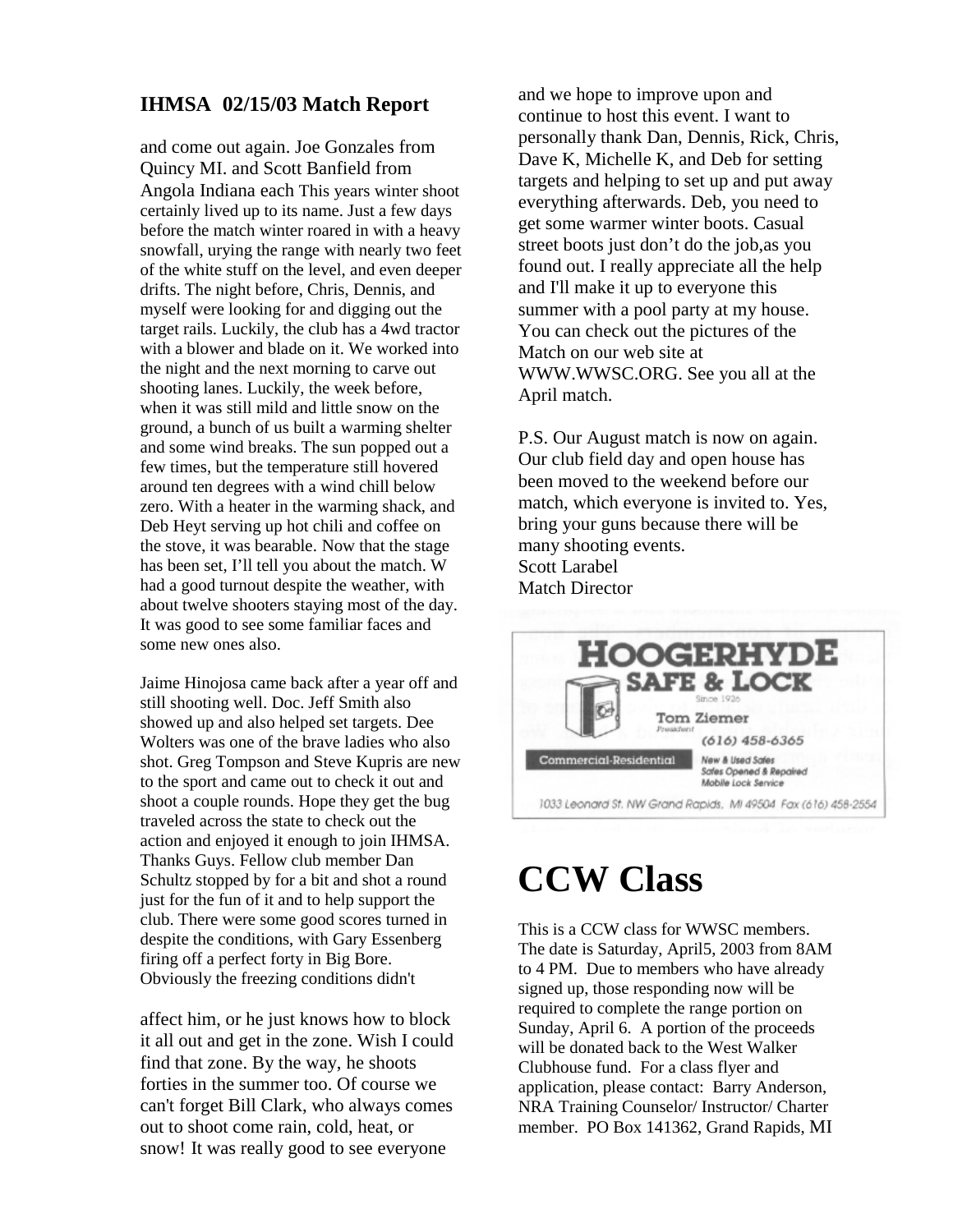|                | <b>March</b>            |                                   |                          |                                          |                |                                         |
|----------------|-------------------------|-----------------------------------|--------------------------|------------------------------------------|----------------|-----------------------------------------|
|                |                         |                                   |                          |                                          |                |                                         |
| Sun            | Mon                     | Tue                               | Wed                      | <b>Thu</b>                               | Fri            | Sat                                     |
|                |                         |                                   |                          |                                          |                | $\mathbf{1}$<br>Trap & Skeet<br>10 to 3 |
| $\overline{2}$ | $\overline{\mathbf{3}}$ | $\overline{\mathbf{4}}$           | 5                        | 6                                        | $\overline{7}$ | 8                                       |
| Trap & Skeet   |                         |                                   | Trap & Skeet             |                                          |                | Trap & Skeet                            |
| $10$ to $2$    |                         |                                   | 9 to 12 AM<br>6 to 10 PM |                                          |                | $10$ to $3$                             |
| 9              | 10                      | 11                                | 12                       | 13                                       | 14             | 15<br><b>Open House</b>                 |
| Trap & Skeet   |                         |                                   | Trap & Skeet             | <b>Annual</b>                            |                | $10 - 4$                                |
| 10 to 2        |                         |                                   | 9 to 12 AM<br>6 to 10 PM | <b>Charter</b><br><b>Meeting</b><br>7:30 |                | Trap & Skeet<br>10 to 3                 |
| 16             | 17                      | 18                                | 19                       | 20                                       | 21             | 22                                      |
| Trap & Skeet   | St. Paddy'              | 7 Yd. Range<br>Closes 4:30        | Trap & Skeet             |                                          |                | Trap & Skeet                            |
| 10 to 2        |                         |                                   | 9 to 12 AM<br>6 to 10 PM |                                          |                | 10 to 3                                 |
| 23             | 24                      | 25                                | 26                       | 27                                       | 28             | 29                                      |
| Trap & Skeet   |                         | Board                             | Trap & Skeet             |                                          |                |                                         |
| $10$ to $2\,$  |                         | Meeting/Gun<br>Drawing<br>7:00 PM | 9 to 12 AM<br>6 to 10 PM |                                          |                | Trap & Skeet<br>10 to 3                 |
| 30             | 31                      | 11                                | $\overline{2}$           | $\overline{3}$                           | $\overline{4}$ | $5\overline{)}$                         |
| Trap & Skeet   |                         | Apr                               | Trap & Skeet             |                                          |                | Trap & Skeet                            |
| $10$ to $2\,$  |                         |                                   | 9 to 12 AM<br>6 to 10 PM |                                          |                | $10$ to $3$                             |
| 6              | $\overline{7}$          | 8                                 | $\boldsymbol{9}$         | 10                                       | 11             | 12                                      |
| Trap & Skeet   |                         |                                   | Trap & Skeet             |                                          |                | Trap & Skeet                            |
| $10$ to $2\,$  |                         |                                   | 9 to 12 AM<br>6 to 10 PM | Charter<br>Meeting 7:30                  |                | $10$ to $3$                             |